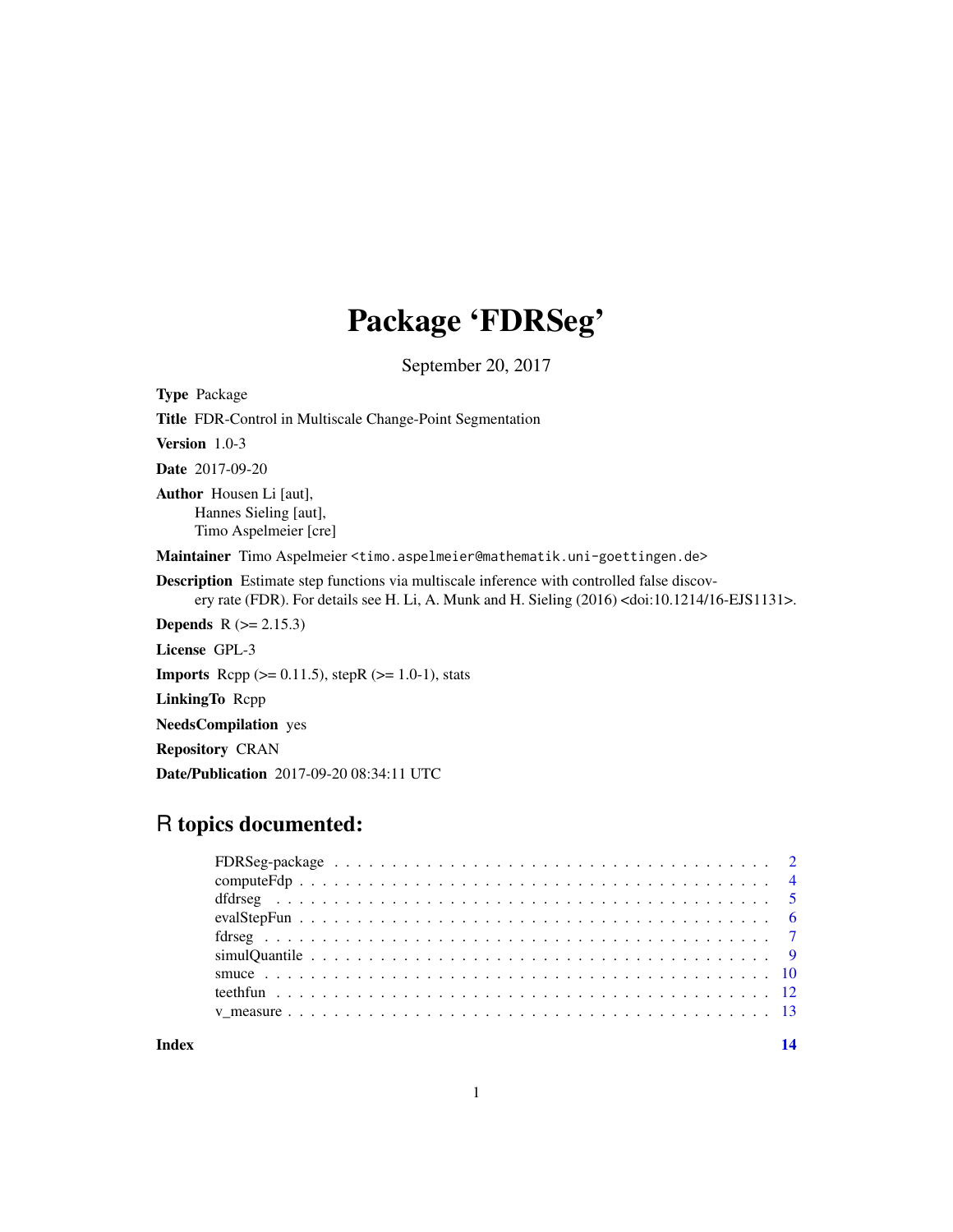<span id="page-1-0"></span>

# Description

Estimate step functions via multiscale inference with controlled false discovery rate (FDR). For details see H. Li, A. Munk and H. Sieling (2016) <doi:10.1214/16-EJS1131>.

#### Details

| Package: FDRSeg |                                |
|-----------------|--------------------------------|
| Type: Package   |                                |
| Version:        | $1.0-3$                        |
| Date:           | 2017-09-20                     |
| License:        | The GNU General Public License |

#### Index:

| computeFdp    | Compute false discovery proportion (FDP)    |
|---------------|---------------------------------------------|
| dfdrseg       | Piecewise constant regression with D-FDRSeg |
| evalStepFun   | Evaluate step function                      |
| fdrseg        | Piecewise constant regression with FDRSeg   |
| simulQuantile | Quantile simulations                        |
| smuce         | Piecewise constant regression with SMUCE    |
| teethfun      | Teeth function                              |
| v_measure     | Compute V-measure                           |

# Author(s)

Housen Li [aut], Hannes Sieling [aut], Timo Aspelmeier [cre] Maintainer: Timo Aspelmeier <timo.aspelmeier@mathematik.uni-goettingen.de>

#### References

Frick, K., Munk, A., and Sieling, H. (2014). Multiscale Change-Point Inference. *J. R. Statist. Soc. B, with discussion and rejoinder by the authors*, 76:495–580.

Hotz, T., Schuette, O. M., Sieling, H., Polupanow, T., Diederichsen, U., Steinem, C., and Munk, A. (2013). Idealizing ion channel recordings by a jump segmentation multiresolution filter. *IEEE Transactions on Nanobioscience*, 12(4), 376–86.

Li, H., Munk, A., and Sieling, H. (2015). FDR-control in multiscale change-point segmentation. arXiv:1412.5844.

#### See Also

[smuceR,](#page-0-0) [jsmurf](#page-0-0)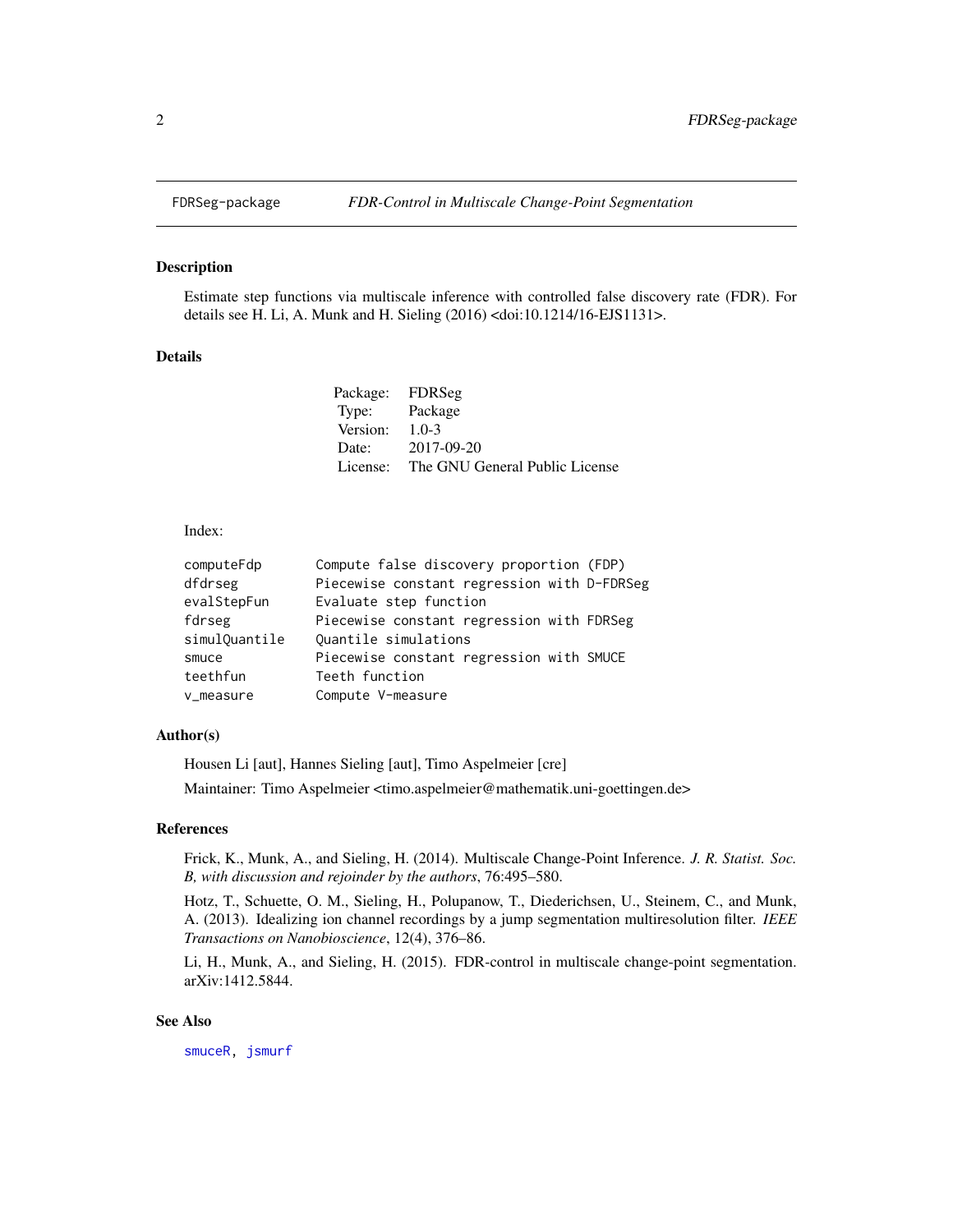# FDRSeg-package 3

```
library(stepR)
## (I) Independent Gaussian Data
# simulate data
n <- 300 # number of observations
K <- 20 # number of change-points
u0 <- teethfun(n, K)
set.seed(2)
Y \le - rnorm(n, u0, 0.3)# plot data
plot(Y, pch = 20, col = "grey", ylab = "")lines(u0, type = "s")# estimate standard deviation
sd <- sdrobnorm(Y)
# simulate quantiles
alpha <- 0.1
qs <- simulQuantile(1 - alpha, n, type = "smuce") # for SMUCE
qfs <- simulQuantile(1 - alpha, n, type = "fdrseg") # for FDRSeg
# compute estimates
us <- smuce(Y, qs, sd = sd) # SMUCE
ufs <- fdrseg(Y, qfs, sd = sd) # FDRSeg
# plot results
lines(evalStepFun(us), type = "s", col = "blue")
lines(evalStepFun(ufs), type = "s", col = "red")
legend("topleft", c("Truth", "SMUCE", "FDRSeg"), lty = c(1, 1, 1), col = c("black", "blue", "red"))
## (II) Dependent Gaussian Data
# simulate data (a continuous time Markov chain)
ts <- 0.1 # sampling time
SNR <- 3 # signal-to-noise ratio
sampling <- 1e4 # sampling rate 10 kHz
over <- 10 # tenfold oversampling
cutoff <- 1e3 # 1 kHz 4-pole Bessel-filter, adjusted for oversampling
simdf <- dfilter("bessel", list(pole=4, cutoff=cutoff/sampling/over))
transRate <- 50
rates <- rbind(c(0, transRate), c(transRate, 0))
set.seed(123)
sim <- contMC(ts*sampling, c(0,SNR), rates, sampling = sampling, family = "gaussKern",
             param = list(df=simdf, over=over, sd=1))
Y <- sim$data$y
x <- sim$data$x
# D-FDRseg
convKern <- dfilter("bessel", list(pole=4, cutoff=cutoff/sampling))$kern
alpha \leq 0.1r <- 10 # r could be much larger
```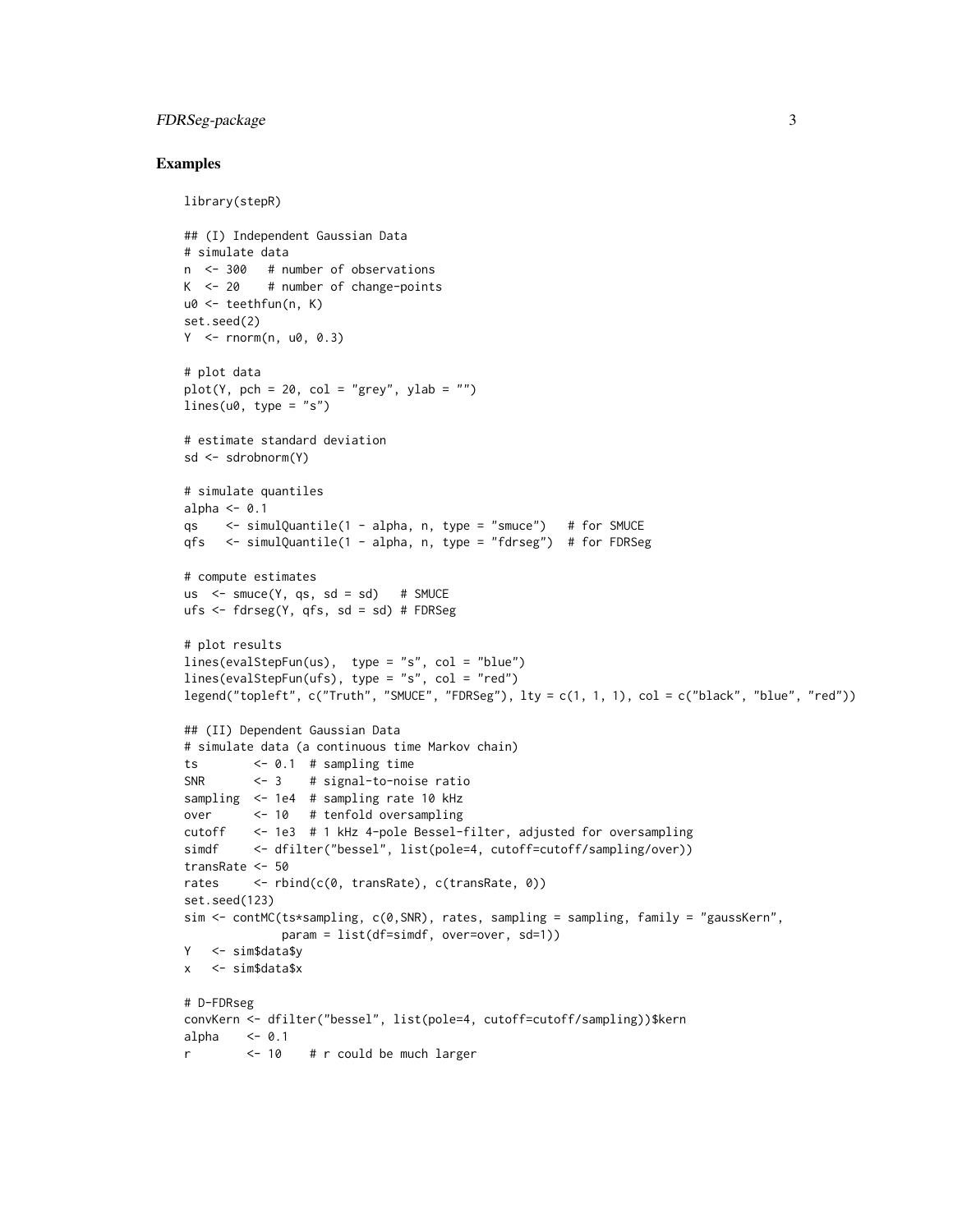```
qdfs <- simulQuantile(1 - alpha, ts*sampling, r, "dfdrseg", convKern)
udfs <- dfdrseg(Y, qdfs, convKern = convKern)
# plot results
plot(x, Y, pch = 20, col = "grey", xlab="", ylab = "", main = "Simulate Ion Channel Data")
lines(sim$discr, col = "blue")
lines(x, evalStepFun(udfs), col = "red")
legend("topleft", c("Truth", "D-FDRSeg"), lty = c(1, 1), col = c("blue", "red"))
```
<span id="page-3-1"></span>computeFdp *Compute false discovery proportion (FDP)*

# Description

Compute false discovery proportion for estimated change-points, see (Li et al., 2015) for a detailed explanation.

#### Usage

computeFdp(u, eJ)

# Arguments

| u  | true signal; a numeric vector             |
|----|-------------------------------------------|
| еJ | estimated change-points; a numeric vector |

# Value

A scalar takes value in [0, 1].

#### References

Li, H., Munk, A., and Sieling, H. (2015). FDR-control in multiscale change-point segmentation. arXiv:1412.5844.

# See Also

[fdrseg](#page-6-1), [v\\_measure](#page-12-1)

```
# simulate data
set.seed(2)
u0 <- c(rep(1, 50), rep(5, 50))
Y <- rnorm(100, u0)
# compute FDRSeg
uh <- fdrseg(Y)
```
<span id="page-3-0"></span>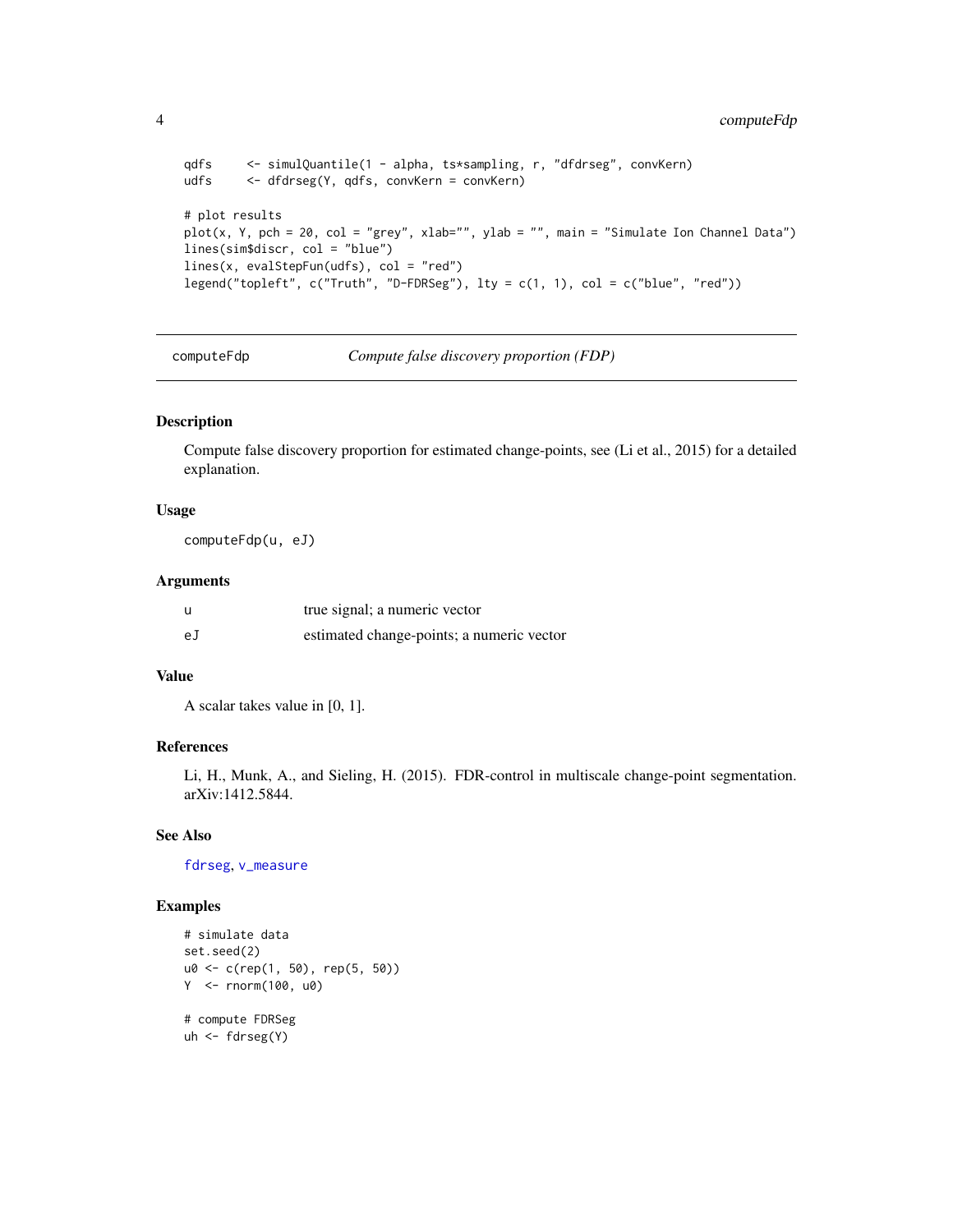#### <span id="page-4-0"></span>dfdrseg 50 to 1999 and 1999 and 1999 and 1999 and 1999 and 1999 and 1999 and 1999 and 1999 and 1999 and 1999 and 1999 and 1999 and 1999 and 1999 and 1999 and 1999 and 1999 and 1999 and 1999 and 1999 and 1999 and 1999 and 1

```
plot(Y, pch = 20, col = "grey", xlab = "", ylab = "")
lines(u0, type = "s", col = "blue")lines(evalStepFun(uh), type = "s", col = "red")
legend("topleft", c("Truth", "FDRSeg"), lty = c(1, 1), col = c("blue", "red"))# compute false discovery proportion
fdp <- computeFdp(u0, uh$left)
cat("False discovery propostion is ", fdp, "\n")
```
<span id="page-4-1"></span>dfdrseg *Piecewise constant regression with D-FDRSeg*

# Description

Compute the D-FDRSeg estimator for one-dimensional data with dependent Gaussian noises, especially for ion channel recordings, see (Hotz et al., 2013; Li et al., 2015) for further details.

#### Usage

dfdrseg(Y, q, alpha =  $0.1$ ,  $r =$  round(50/min(alpha, 1-alpha)), convKern, sd = stepR::sdrobnorm(Y, lag=length(convKern)+1))

#### Arguments

| Y        | a numeric vector containing the noisy data                                                                                                                                                                    |
|----------|---------------------------------------------------------------------------------------------------------------------------------------------------------------------------------------------------------------|
| q        | threshold value; a numeric vector of the same length as the data                                                                                                                                              |
| alpha    | significance level; if q is missing, q is chosen as the $(1-a1pha)$ -quantile of the<br>null distribution of the multiscale statistic via Monte Carlo simulation, see (Li<br>et al., 2015) for an explanation |
|          | numer of Monte Carlo simulations                                                                                                                                                                              |
| convKern | kernel of the low-pass filter, see (Li et al., 2015)                                                                                                                                                          |
| sd       | standard deviation of noises                                                                                                                                                                                  |
|          |                                                                                                                                                                                                               |

#### Value

A list with components

| value | function values on each segment of the estimator                |
|-------|-----------------------------------------------------------------|
| left  | indices of leftmost points within each segment of the estimator |
| n     | number of samples                                               |

#### References

Hotz, T., Schuette, O. M., Sieling, H., Polupanow, T., Diederichsen, U., Steinem, C., and Munk, A. (2013). Idealizing ion channel recordings by a jump segmentation multiresolution filter. *IEEE Transactions on Nanobioscience*, 12(4), 376-86.

Li, H., Munk, A., and Sieling, H. (2015). FDR-control in multiscale change-point segmentation. arXiv:1412.5844.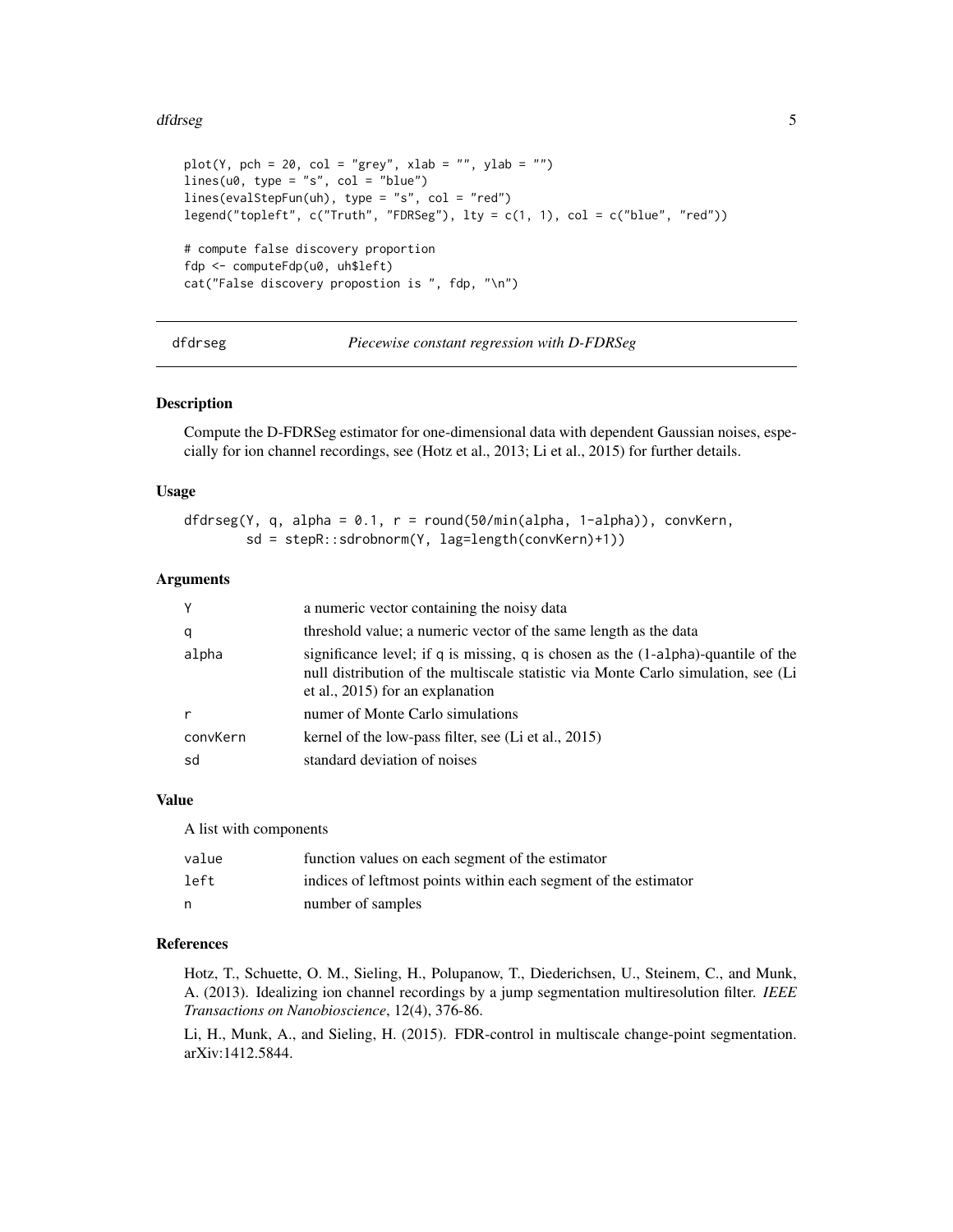#### <span id="page-5-0"></span>See Also

[smuce](#page-9-1), [dfdrseg](#page-4-1), [jsmurf](#page-0-0), [simulQuantile](#page-8-1), [sdrobnorm](#page-0-0), [contMC](#page-0-0), [dfilter](#page-0-0), [evalStepFun](#page-5-1)

# Examples

```
library(stepR)
# simulate data (a continuous time Markov chain)
ts <-0.1 # sampling time
SNR <- 3 # signal-to-noise ratio
sampling <- 1e4 # sampling rate 10 kHz
over <- 10 # tenfold oversampling
cutoff <- 1e3 # 1 kHz 4-pole Bessel-filter, adjusted for oversampling
simdf <- dfilter("bessel", list(pole=4, cutoff=cutoff/sampling/over))
transRate <- 50
rates <- rbind(c(0, transRate), c(transRate, 0))
set.seed(123)
sim <- contMC(ts*sampling, c(0,SNR), rates, sampling = sampling, family = "gaussKern",
             param = list(df=simdf, over=over, sd=1))
Y <- sim$data$y
x <- sim$data$x
# D-FDRseg
library(stepR)
convKern <- dfilter("bessel", list(pole=4, cutoff=cutoff/sampling))$kern
uh <- dfdrseg(Y, convKern = convKern, r = 10) # r could be much larger
# plot results
plot(x, Y, pch = 20, col = "grey", xlab="", ylab = "", main = "Simulate Ion Channel Data")lines(sim$discr, col = "blue")
lines(x, evalStepFun(uh), col = "red")
legend("topleft", c("Truth", "D-FDRSeg"), lty = c(1, 1), col = c("blue", "red"))## Not run:
# alternatively simulate quantiles first
alpha <- 0.1
q <- simulQuantile(1 - alpha, ts*sampling, type = "dfdrseg", convKern = convKern)
# then compute the estimate
uh <- dfdrseg(Y, q, convKern = convKern)
## End(Not run)
```
<span id="page-5-1"></span>evalStepFun *Evaluate step function*

# Description

Transform the return value by [smuce](#page-9-1), [fdrseg](#page-6-1), or [dfdrseg](#page-4-1) into a numeric vector.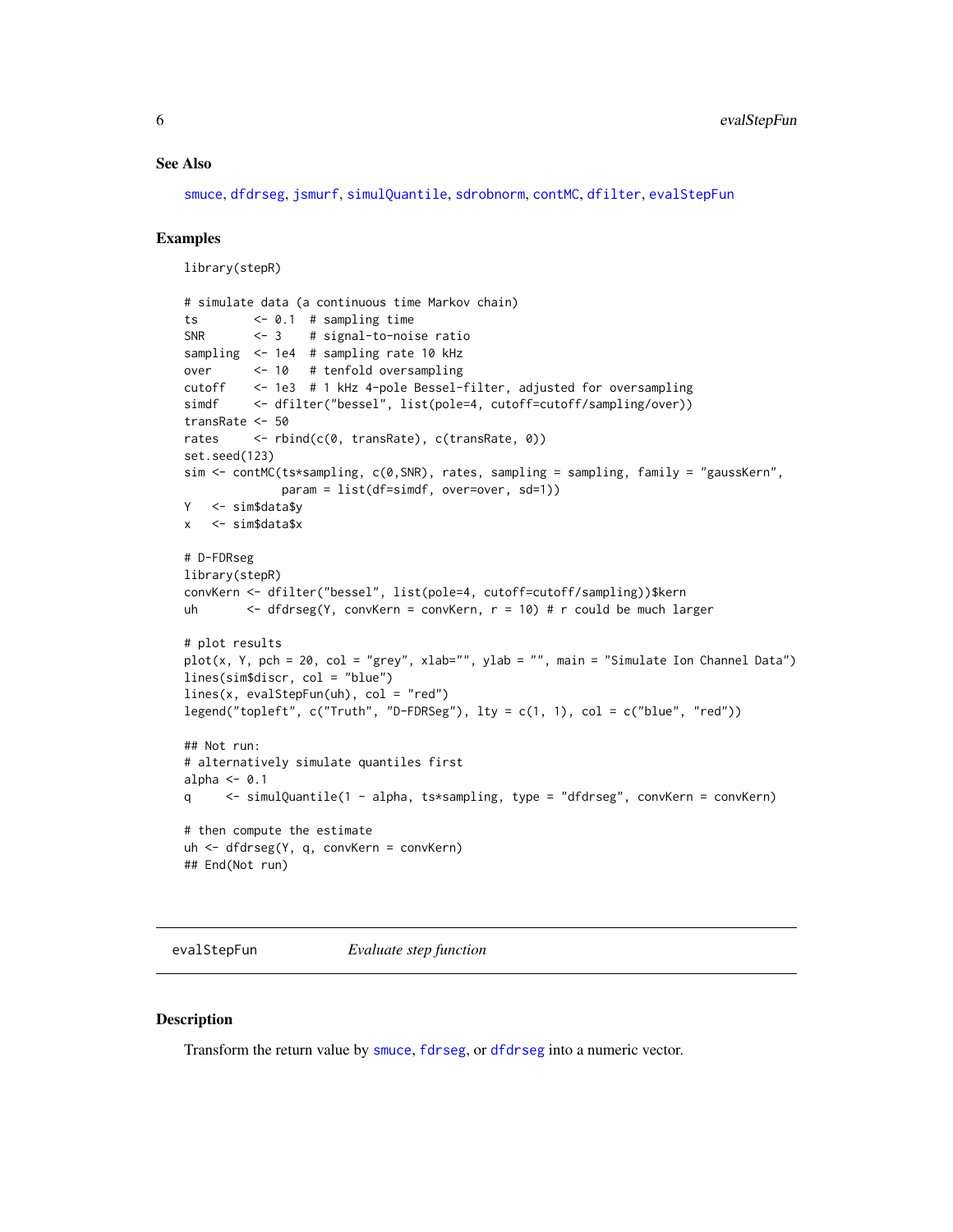#### <span id="page-6-0"></span>fdrseg til 1996 og større at den en større at de større at de større at de større at de større at de større at

# Usage

evalStepFun(stepF)

# Arguments

| stepF | a list returned by smuce, fdrseg, or dfdrseg with components         |
|-------|----------------------------------------------------------------------|
|       | value function values on each segment of the estimator               |
|       | left indices of leftmost points within each segment of the estimator |
|       | number of samples<br>n.                                              |

# Value

A numeric vector gives function values of stepF at sampling locations.

### See Also

[smuce](#page-9-1), [fdrseg](#page-6-1), [dfdrseg](#page-4-1)

# Examples

```
# simulate data
set.seed(2)
u0 <- c(rep(1, 5), rep(5, 5))
Y <- rnorm(10, u0)
# compute the SMUCE estimate
uh \leftarrow smuce(Y)# print results
# step function returned by smuce
print(uh)
# vector returned by evalStepFun
print(evalStepFun(uh))
```
<span id="page-6-1"></span>fdrseg *Piecewise constant regression with FDRSeg*

# Description

Compute the FDRSeg estimator for one-dimensional data with i.i.d. Gaussian noises.

# Usage

```
fdrseg(Y, q, alpha = 0.1, r = round(50/min(alpha, 1-alpha)), sd = stepR::sdrobnorm(Y))
```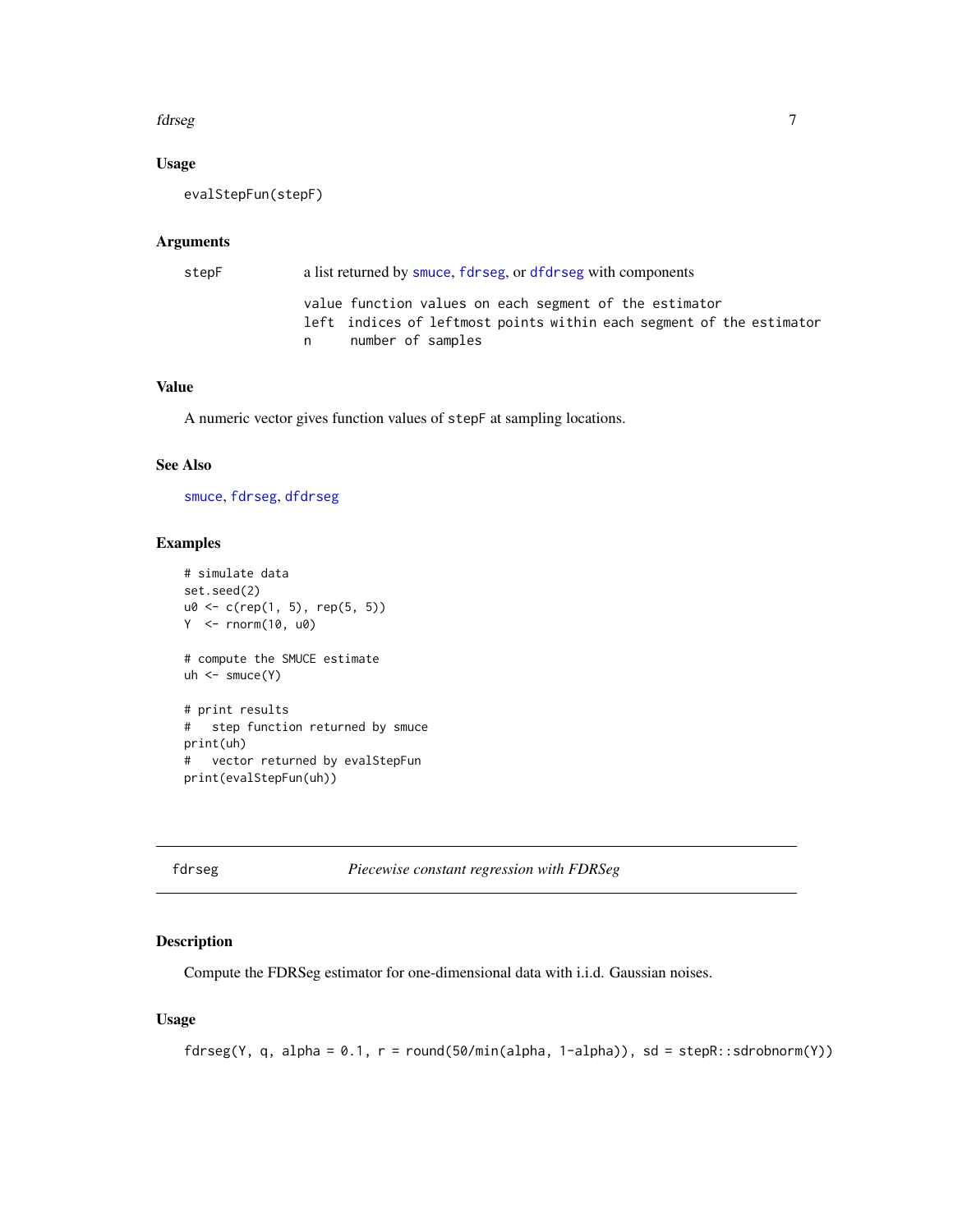#### <span id="page-7-0"></span>Arguments

| Y            | a numeric vector containing the noisy data                                                                                                                                                                       |
|--------------|------------------------------------------------------------------------------------------------------------------------------------------------------------------------------------------------------------------|
| q            | threshold value; a numeric vector of the same length as the data                                                                                                                                                 |
| alpha        | significance level; if q is missing, q is chosen as the $(1-a1pha)$ -quantile of the<br>null distribution of the multiscale statistic via Monte Carlo simulation, see (Li<br>et al., $2015$ ) for an explanation |
| $\mathsf{r}$ | numer of Monte Carlo simulations                                                                                                                                                                                 |
| sd           | standard deviation of noises                                                                                                                                                                                     |

# Value

A list with components

| value | function values on each segment of the estimator                |
|-------|-----------------------------------------------------------------|
| left  | indices of leftmost points within each segment of the estimator |
|       | number of samples                                               |

# References

Li, H., Munk, A., and Sieling, H. (2015). FDR-control in multiscale change-point segmentation. arXiv:1412.5844.

#### See Also

[smuce](#page-9-1), [dfdrseg](#page-4-1), [simulQuantile](#page-8-1), [sdrobnorm](#page-0-0), [evalStepFun](#page-5-1), [computeFdp](#page-3-1), [v\\_measure](#page-12-1)

```
# simulate data
set.seed(123)
u0 <- c(rep(1, 50), rep(5, 50))
Y <- rnorm(100, u0)
# compute the estimate (q is automatically simulated)
# it might take a while due to simulating quantiles and will
# be faster for later calls on signals of the same length
uh <- fdrseg(Y)
# plot result
plot(Y, pch = 20, col = "grey", ylab = "", main = expression(alpha*" = 0.1"))
lines(u\emptyset, type = "s", col = "blue")lines(evalStepFun(uh), type = "s", col = "red")
legend("topleft", c("Truth", "FDRSeg"), lty = c(1, 1), col = c("blue", "red"))# other choice of alpha
uh \leq fdrseg(Y, alpha = 0.05)
# plot result
plot(Y, pch = 20, col = "grey", ylab = "", main = expression(alpha*" = 0.05"))
```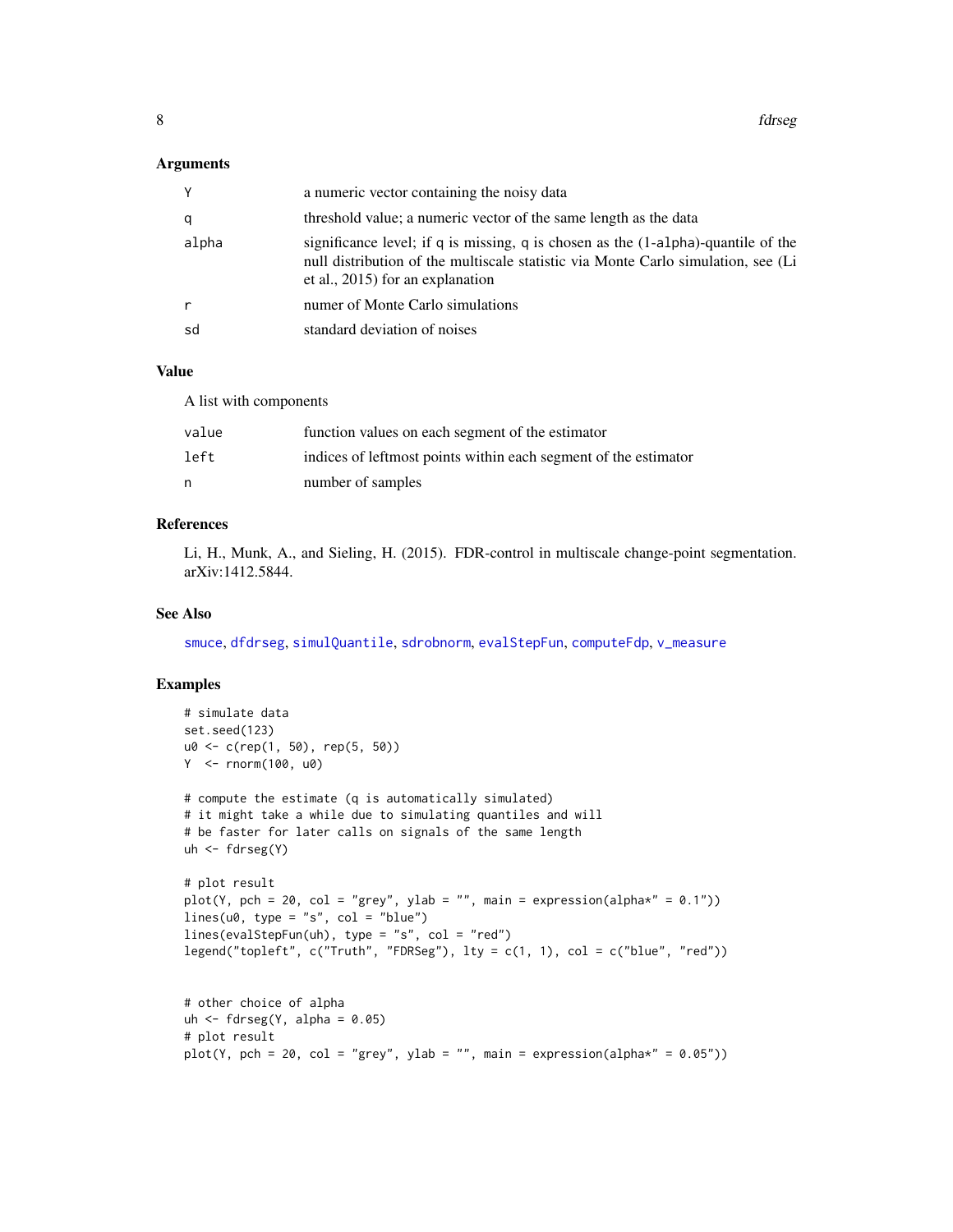# <span id="page-8-0"></span>simulQuantile 9

```
lines(u0, type = "s", col = "blue")lines(evalStepFun(uh), type = "s", col = "red")
legend("topleft", c("Truth", "FDRSeg"), lty = c(1, 1), col = c("blue", "red"))
## Not run:
# alternatively simulate quantiles first
alpha <- 0.1
q <- simulQuantile(1 - alpha, 100, type = "fdrseg")
# then compute the estimate
uh <- fdrseg(Y, q)
## End(Not run)
```
<span id="page-8-1"></span>simulQuantile *Quantile simulations*

# Description

Simulate the quantiles of multiscale statistics for SMUCE, FDRSeg, and D-FDRSeg under null hypothesis.

# Usage

```
simulQuantile(alpha, n, r = round(50/min(alpha, 1-alpha)),
             type = c("smuce","fdrseg","dfdrseg"), convKern, pos = .GlobalEnv)
```
# Arguments

|                                                        | a scalar with values in $[0, 1]$ ; the alpha-quantile of the null distribution of the<br>multiscale statistic for SMUCE, FDRSeg, or D-FDRSeg via Monte Carlo simu-<br>lation, see (Frick et al., 2014; Hotz et al., 2013; Li et al., 2015) for an explanation |
|--------------------------------------------------------|---------------------------------------------------------------------------------------------------------------------------------------------------------------------------------------------------------------------------------------------------------------|
| number of observations                                 |                                                                                                                                                                                                                                                               |
|                                                        | numer of Monte Carlo simulations                                                                                                                                                                                                                              |
| "smuce"<br>"fdrseg"<br>"dfdrseg"                       | simulate quantile for SMUCE<br>simulate quantiles for FDRSeg<br>simulate quantiles for D-FDRSeg                                                                                                                                                               |
| convolution kernel, only needed when type is "dfdrseg" |                                                                                                                                                                                                                                                               |
|                                                        | environment for saving the simulations for possible later usage                                                                                                                                                                                               |
|                                                        |                                                                                                                                                                                                                                                               |

# Value

A scalar value if type is chosen as "smuce"; a numeric vector of length n if type is chosen as "fdrseg" or "dfdrseg".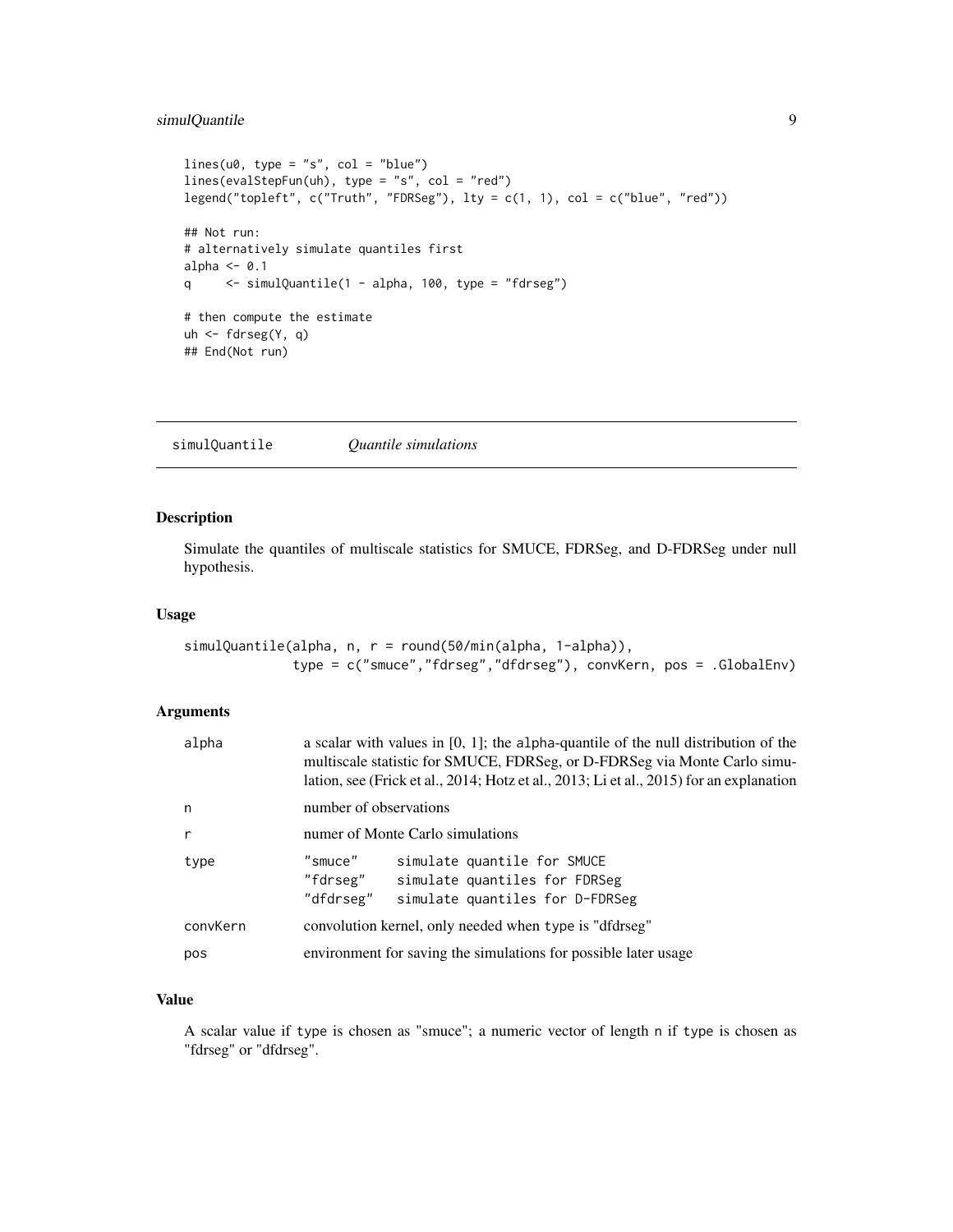#### References

Frick, K., Munk, A., and Sieling, H. (2014). Multiscale Change-Point Inference. *J. R. Statist. Soc. B, with discussion and rejoinder by the authors*, 76:495–580.

Hotz, T., Schuette, O. M., Sieling, H., Polupanow, T., Diederichsen, U., Steinem, C., and Munk, A. (2013). Idealizing ion channel recordings by a jump segmentation multiresolution filter. *IEEE Transactions on Nanobioscience*, 12(4):376–86.

Li, H., Munk, A., and Sieling, H. (2015). FDR-control in multiscale change-point segmentation. arXiv:1412.5844.

#### See Also

[smuce](#page-9-1), [fdrseg](#page-6-1), [dfdrseg](#page-4-1)

#### Examples

library(stepR)

```
# simulate quantiles for independent Gaussian noises
qs <- simulQuantile(0.9, 100, type = "smuce")
qfs <- simulQuantile(0.9, 100, type = "fdrseg")
# plot result
yrng <- range(qs, qfs)
plot(qfs, pch = 20, ylim = yrng, xlab = "n", ylab = "")
abline(h = qs)# simulate quantiles for dependent Gaussian noises
convKern <- dfilter("bessel")$kern # create digital filters
```

```
qdfs <- simulQuantile(0.9, 100, type = "dfdrseg", convKern = convKern)
plot(qdfs, pch = 20, xlab = "n", ylab = "")
```
smuce *Piecewise constant regression with SMUCE*

#### Description

Compute the SMUCE estimator for one-dimensional data with i.i.d. Gaussian noises.

#### Usage

smuce(Y, q, alpha =  $0.1$ ,  $r = round(50/min(alpha, 1-alpha)$ ),  $sd = stepR::sdrobnorm(Y))$ 

#### Arguments

|       | a numeric vector containing the noisy data                                                                                                                                                                       |
|-------|------------------------------------------------------------------------------------------------------------------------------------------------------------------------------------------------------------------|
| a     | threshold value; a scalar number                                                                                                                                                                                 |
| alpha | significance level; if q is missing, q is chosen as the (1-alpha)-quantile of the<br>null distribution of the multiscale statistic via Monte Carlo simulation, see (Frick<br>et al., $2014$ ) for an explanation |

<span id="page-9-0"></span>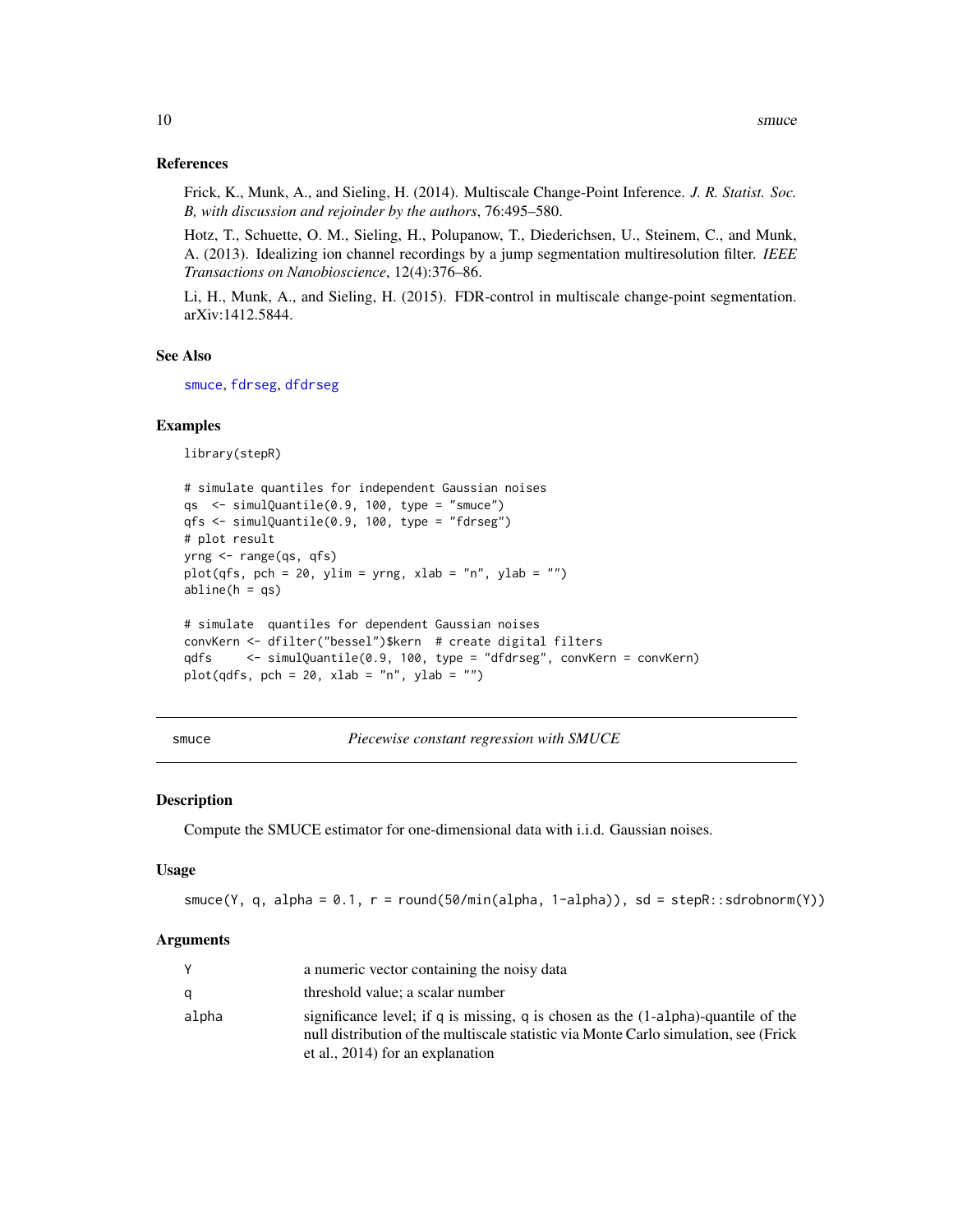#### <span id="page-10-0"></span>smuce the contract of the contract of the contract of the contract of the contract of the contract of the contract of the contract of the contract of the contract of the contract of the contract of the contract of the cont

|    | numer of Monte Carlo simulations |
|----|----------------------------------|
| sd | standard deviation of noises     |

# Value

A list with components

| value | function values on each segment of the estimator                |
|-------|-----------------------------------------------------------------|
| left  | indices of leftmost points within each segment of the estimator |
| n     | number of samples                                               |

# Note

This is an efficient implementation of function smuceR in R package stepR (CRAN) for data with i.i.d. Gaussian noises. The detailed algorithm is described in (Seiling, 2013).

#### References

Frick, K., Munk, A., and Sieling, H. (2014). Multiscale Change-Point Inference. *J. R. Statist. Soc. B, with discussion and rejoinder by the authors*, 76:495–580.

Seiling, H. (2013). Statistical Multiscale Segmentation: Inference, Algorithms and Applications. PhD thesis, University of Goettingen, Germany.

# See Also

[fdrseg](#page-6-1), [dfdrseg](#page-4-1), [simulQuantile](#page-8-1), [sdrobnorm](#page-0-0), [evalStepFun](#page-5-1), [computeFdp](#page-3-1), [v\\_measure](#page-12-1)

```
# simulate data
set.seed(2)
u0 <- c(rep(1, 50), rep(5, 50))
Y <- rnorm(100, u0)
# compute the estimate (q is automatically simulated)
uh <- smuce(Y)
# plot result
plot(Y, pch = 20, col = "grey", ylab = "", main = expression(alpha*" = 0.1"))
lines(u0, type = "s", col = "blue")lines(evalStepFun(uh), type = "s", col = "red")
legend("topleft", c("Truth", "SMUCE"), \, lty = c(1, 1), \, col = c("blue", "red"))# other choice of alpha
uh \leq smuce(Y, alpha = 0.05)
# plot result
plot(Y, pch = 20, col = "grey", ylab = "", main = expression(alpha*" = 0.05"))
lines(u0, type = "s", col = "blue")
```

```
lines(evalStepFun(uh), type = "s", col = "red")
```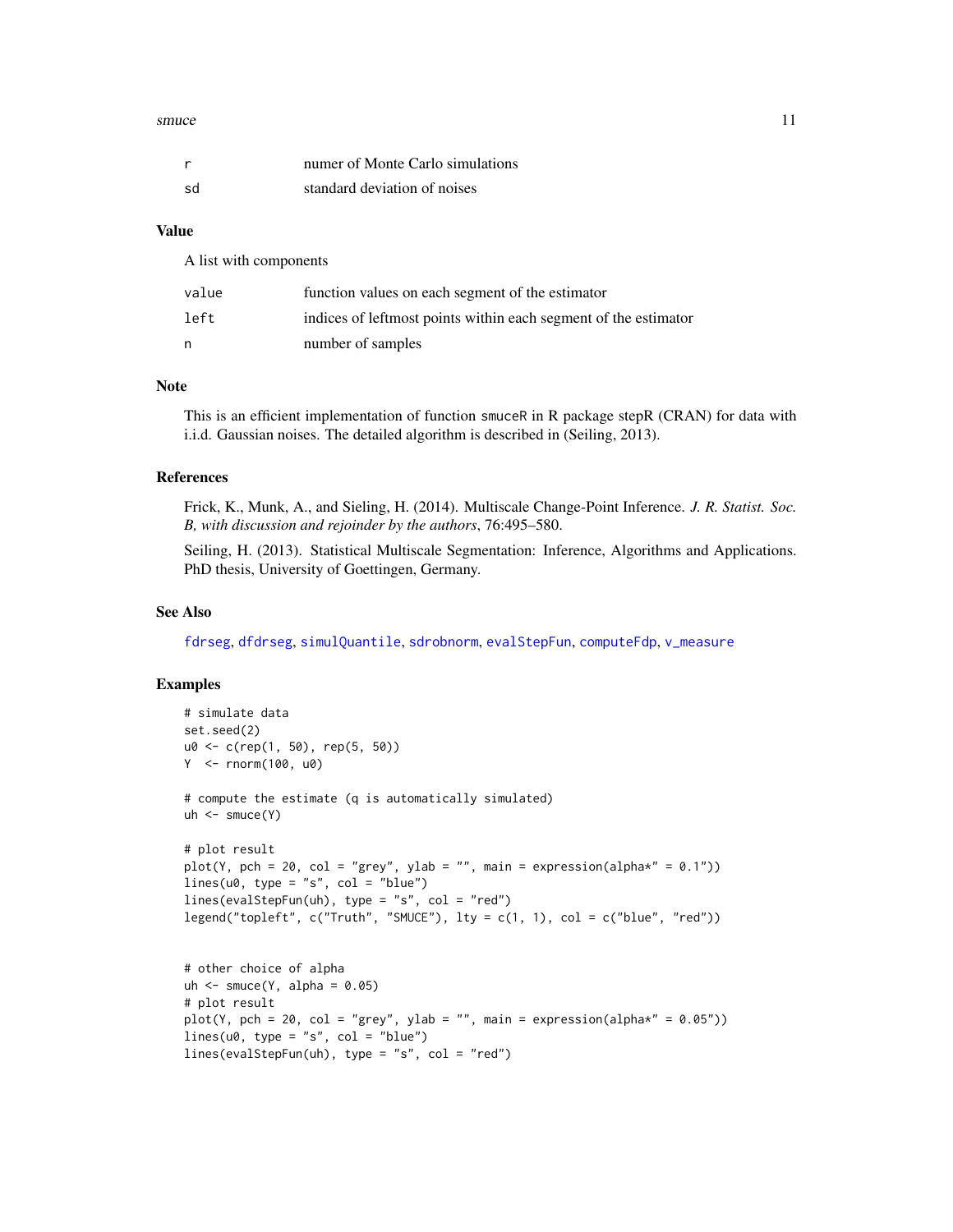#### <span id="page-11-0"></span>12 teethfun

```
legend("topleft", c("Truth", "SMUCE"), lty = c(1, 1), col = c("blue", "red"))## Not run:
# alternatively simulate quantiles first
alpha <- 0.1
q <- simulQuantile(1 - alpha, 100, type = "smuce")
# then compute the estimate
uh \leq smuce(Y, q)
## End(Not run)
```
teethfun *Teeth function*

# Description

Creat the teeth function with specified lengths and number of change-points.

#### Usage

teethfun(n,  $K$ ,  $h = 3$ )

#### Arguments

| n | length of the vector (values of the teeth function) |
|---|-----------------------------------------------------|
| К | number of change-points                             |
| h | height of the jump                                  |

# Value

A numeric vector gives values of the teeth function.

#### References

Fryzlewicz, P. (2014). Wild binary segmentation for multiple change-point detection. *Ann. Statist.*, 42(6): 2243–1572.

```
# create teeth function
u <- teethfun(100, 6)
# plot
plot(u, type = "s")
```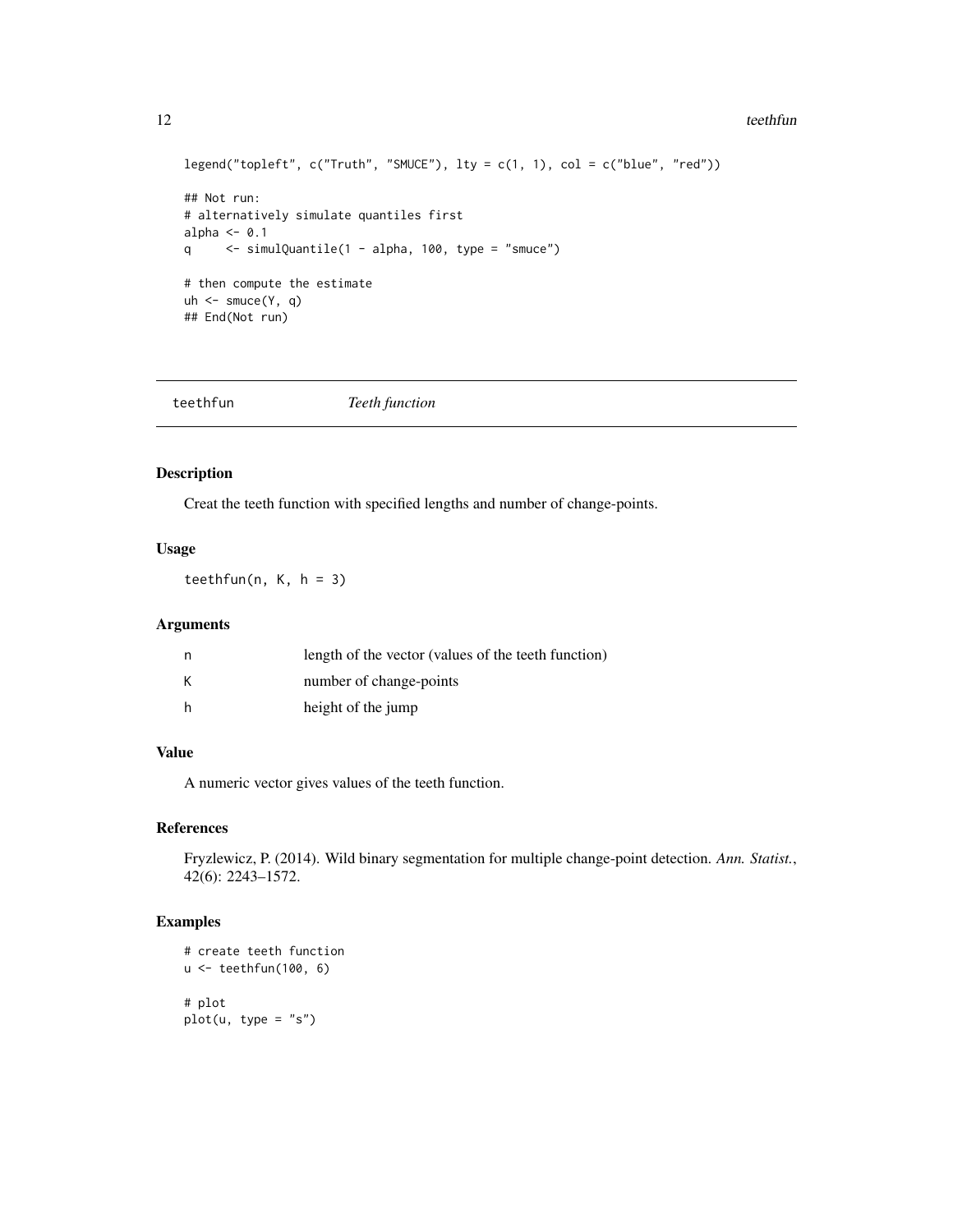<span id="page-12-1"></span><span id="page-12-0"></span>

# Description

Compute V-measure, a segmentation evaluation measure, which is based upon two criteria for clustering usefulness, homogeneity and completeness.

#### Usage

v\_measure(sig, est, beta = 1)

#### Arguments

| sig  | true signal; a numeric vector                                                             |
|------|-------------------------------------------------------------------------------------------|
| est  | estimator: a numeric vector                                                               |
| beta | parameter in definition of V-measure, see (Rosenberg and Hirschberg, 2007) for<br>details |

# Value

A scalar takes value in [0, 1], with a larger value indicating higher accuracy.

#### References

Rosenberg, A., and Hirschberg, J. (2007). V-measure: a conditional entropy-based external cluster evaluation measures. *Proc. Conf. Empirical Methods Natural Lang. Process.*, (June):410–420.

#### See Also

[computeFdp](#page-3-1), [smuce](#page-9-1), [fdrseg](#page-6-1), [evalStepFun](#page-5-1)

```
# simulate data
u0 <- c(rep(1, 50), rep(5, 50))
Y <- rnorm(100, u0)
# compute FDRSeg
uh <- fdrseg(Y)
plot(Y, pch = 20, col = "grey", xlab = "", ylab = "")lines(u0, type = "s", col = "blue")lines(evalStepFun(uh), type = "s", col = "red")
legend("topleft", c("Truth", "FDRSeg"), lty = c(1, 1), col = c("blue", "red"))
# compute V-measure
vm <- v_measure(u0, evalStepFun(uh))
print(vm)
```